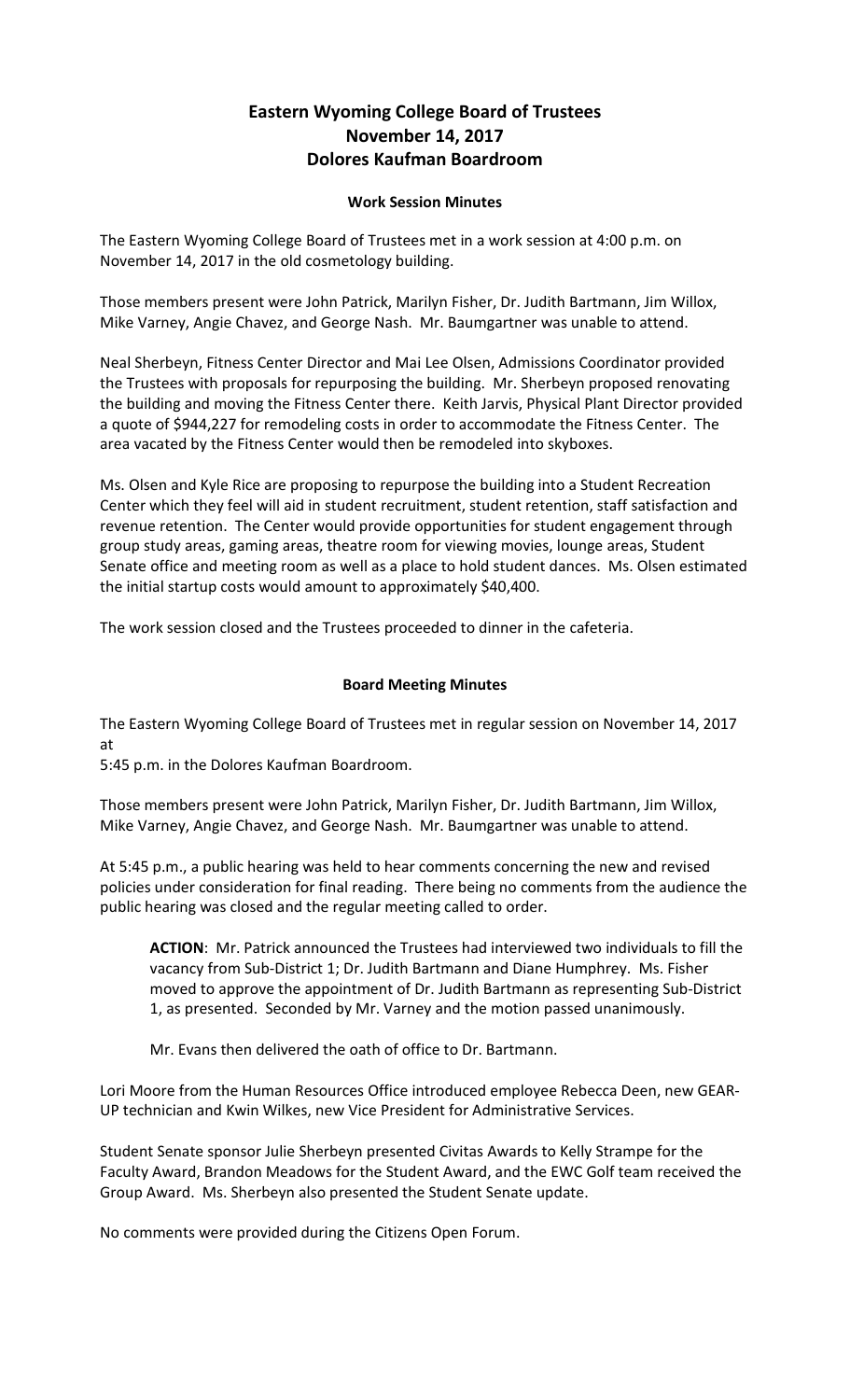**ACTION**: The Board was requested to approve the agenda. Mr. Varney moved to approve the agenda, as presented; second by Ms. Chavez. Motion carried unanimously.

In her President's Update, Dr. Travers highlighted college personnel and students involved in the play and shared the recent Advising Day was very successful.

**ACTION**: A request to approve the consent agenda was considered by the Board. Ms. Chavez moved to approve the consent agenda which included the minutes from the October 4, 2017 special meeting and executive session, the October 10, 2017 meeting and executive session, and the October 19, 2017 special meeting and executive session. Ms. Fisher seconded and the motion was unanimously passed.

**ACTION**: Mr. Laher presented his final financial report to the Board. Mr. Laher will retire on November 30. Ms. Chavez moved to approve the financial report, as presented; second by Mr. Varney. Motion carried unanimously.

**ACTION**: The final reading for Board Policy 1.0 was held. Mr. Nash moved and Ms. Fisher seconded the motion to approve on final reading the revisions to Board Policy 1.0 College Mission and Vision, as presented. Motion carried unanimously.

**ACTION**: Final reading for Board Policy 2.0 was held. Mr. Varney moved to approve on final reading the revisions to Board Policy 2.0 Advisory Councils, as presented. Ms. Fisher seconded; motion carried unanimously.

**ACTION**: The final reading for new Board Policy 2.9 Media Relations was considered by the Board. Mr. Nash moved to approve on final reading new Board Policy 2.9 Media Relations, as presented. Mr. Varney seconded and the motion was unanimously passed.

**ACTION**: The Board was requested to consider the new Board Policy on Exceptions to the No Alcohol Use on Campus Policy. Ms. Chavez moved to approve on final reading new Board Policy 2.15 Exceptions to the No Alcohol Use on Campus Policy, seconded by Ms. Fisher. Motion passed with Mr. Varney opposing.

**ACTION**: New Board Policy 3.25 Employee Performance, Coaching, and Discipline was considered on final reading. Mr. Varney moved to approve on final reading new Board Policy 3.25 Employee Performance, Coaching, and Discipline, as presented. Trustee Nash seconded and the motion was unanimously passed.

**ACTION**: Final reading on Board Policy 6.3 Use of College Facilities was held. Ms. Fisher moved and Ms. Chavez seconded to approve on final reading the revisions to Board Policy 6.3 Use of College Facilities, as presented. Motion carried unanimously.

**ACTION**: Revisions to Board Policy 6.9 Animals or Pets on Campus was considered on final reading. Ms. Chavez moved to approve on final reading the revisions to Board Policy 6.9 Animals or Pets on Campus Policy, as presented. Second by Ms. Fisher. Motion carried unanimously.

**ACTION**: The Trustees were requested to approve the appointment of Rebekah L. Wells as Residence Life Coordinator. A motion was made by Ms. Fisher to approve the appointment of Rebekah L. Wells to the position of Residence Life Coordinator; second by Mr. Varney. Motion was unanimously passed.

Updates were provided by Student Services, Academic Services, Faculty Senate, Human Resources, Institutional Development, Staff Alliance and an update on construction projects.

Mr. Humphrey presented the Dual/Concurrent Summary SEA52 Report.